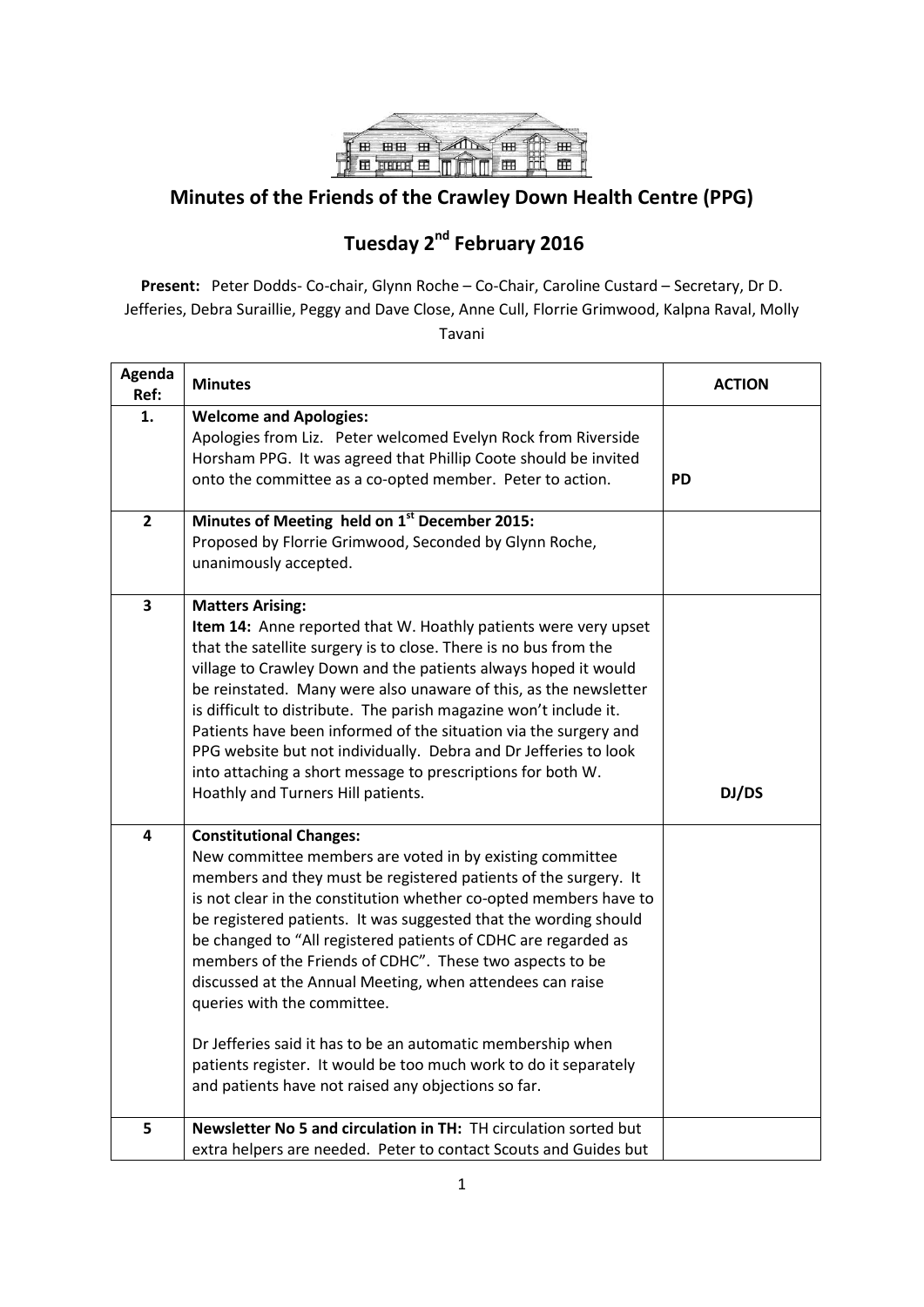| Agenda<br>Ref:          | <b>Minutes</b>                                                                                                                                                                                                                                                                                                                                                                                                                                                                                                                                                                                                                                                                                                                                                                                                                                                                             | <b>ACTION</b> |
|-------------------------|--------------------------------------------------------------------------------------------------------------------------------------------------------------------------------------------------------------------------------------------------------------------------------------------------------------------------------------------------------------------------------------------------------------------------------------------------------------------------------------------------------------------------------------------------------------------------------------------------------------------------------------------------------------------------------------------------------------------------------------------------------------------------------------------------------------------------------------------------------------------------------------------|---------------|
|                         | likely to be Health and Safety issues. Certain areas in Crawley<br>Down are not getting our insert with the parish newsletter.<br>Members were asked to make a note and Peter will investigate.<br>Dr Jefferies reported lots of positive feedback on the Day in the<br>Life article.                                                                                                                                                                                                                                                                                                                                                                                                                                                                                                                                                                                                      | <b>PD</b>     |
| 6                       | BP Monitor updated and next project:<br>The monitor has been purchased and is up and running. The<br>defibrillator needs a new battery but that model has been<br>superseded, and new batteries will be unobtainable. CQC<br>regulations mean the pads also need replacing regularly. It doesn't<br>get used regularly in surgery, so a replacement is not top priority.<br>Debra to discuss another item with the doctors and advise<br>Caroline asap.                                                                                                                                                                                                                                                                                                                                                                                                                                    | DS/CC         |
| $\overline{\mathbf{z}}$ | <b>Fund Raising and Finances:</b><br>Our application to the Village Website Community Fund was<br>unsuccessful. Our accounts are showing a surplus of £131. The<br>printer needed a new fuser which cost £98. Mollie requested that<br>money for any fund-raising project is kept separate. Peter<br>reported that to print the newsletter by an outside agency would<br>cost approx £200 for 3000 copies locally. Glynn and Peter to<br>reanalyse the cost of using our printer. Obtaining sponsorship for<br>each newsletter was discussed as a future possibility.                                                                                                                                                                                                                                                                                                                      | GR/PD         |
| 8                       | <b>OneCall Public Meeting:</b><br>A public meeting is to be held on 23 <sup>rd</sup> February in the form of<br>working groups to get the public's feedback on how to streamline<br>urgent care provision, ie so that people get the right treatment<br>quickly. Dr Jefferies pointed out that 111 is supposed to provide<br>this service but it has failed. The CCG is hoping to engage more<br>parents and their children, as it is this group that will benefit from<br>it in the future.                                                                                                                                                                                                                                                                                                                                                                                               |               |
| 9                       | <b>WebGP Trial Progress:</b><br>Our practice is the first one in the area to introduce this on a trial<br>basis. The CCG is funding it for one year. It is costing about 70p<br>per patient to run. Patients can report their medical problem to<br>the surgery via the internet. To date 18 patients have used it<br>since 1 <sup>st</sup> January. Eventually data will be produced to gauge how<br>successful it is. Dr Jefferies explained that if the end result is that<br>the doctor is not used, then it is a success, as his time can be used<br>elsewhere. Doctors are hoping that this may prove to be one way<br>of resolving the appointment problem. Commuters are one<br>section that can benefit but it is very important that patients<br>answer the right question when filling in the online forms.<br>There are issues with the privacy statement and Glynn is working | <b>GR</b>     |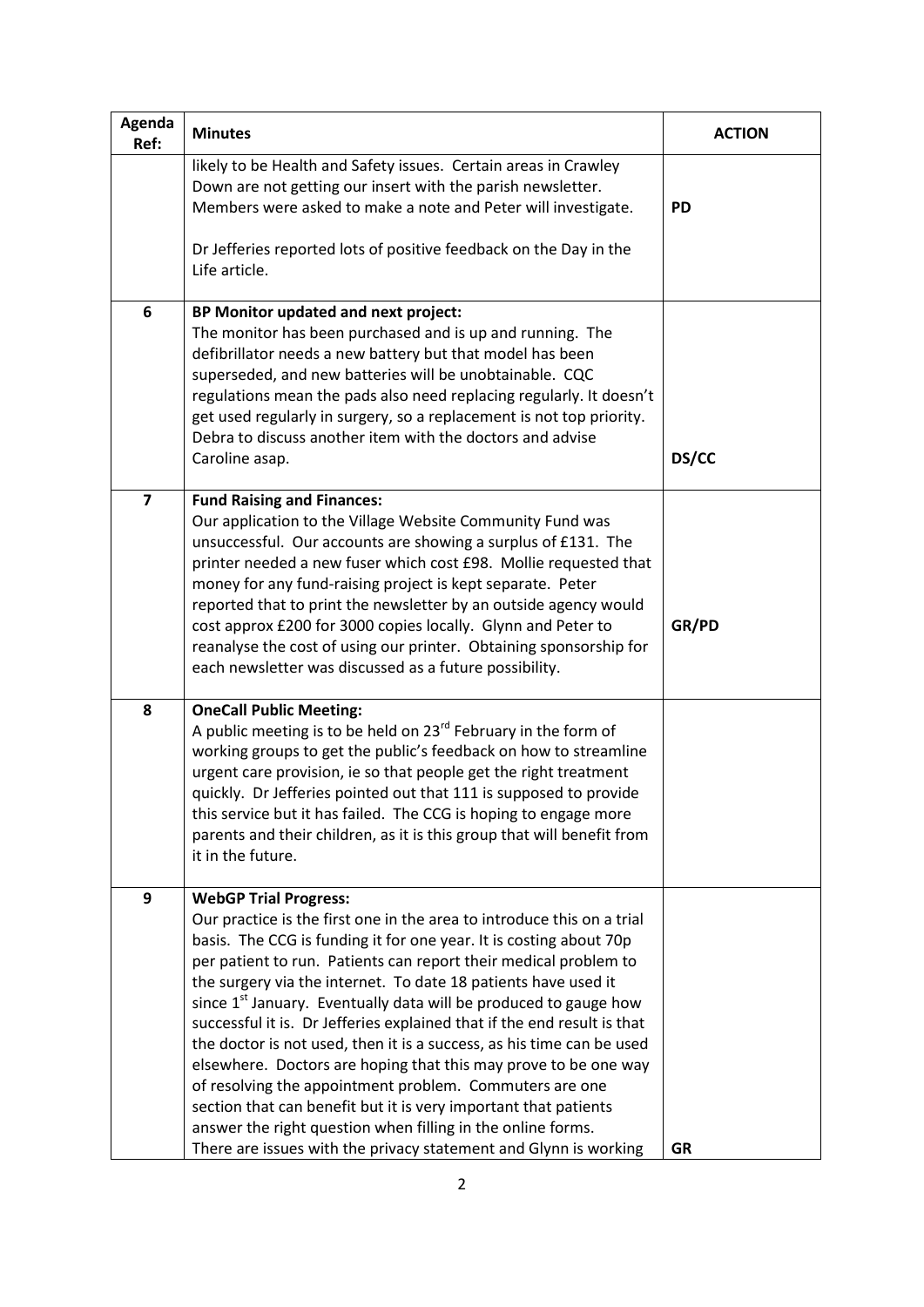| Agenda<br>Ref: | <b>Minutes</b>                                                                                                                                                                                                                                                                                                                                                                                                                                                                                                                                                                                                                                                                                                                                            | <b>ACTION</b> |
|----------------|-----------------------------------------------------------------------------------------------------------------------------------------------------------------------------------------------------------------------------------------------------------------------------------------------------------------------------------------------------------------------------------------------------------------------------------------------------------------------------------------------------------------------------------------------------------------------------------------------------------------------------------------------------------------------------------------------------------------------------------------------------------|---------------|
|                | with WebGP on this.                                                                                                                                                                                                                                                                                                                                                                                                                                                                                                                                                                                                                                                                                                                                       |               |
| 10             | <b>Suggestion Box Matters:</b><br>Positive comment from patient was passed to Debra for her to<br>acknowledge and reply to.<br>The "missed appointments" article generated comments. It was<br>suggested the practice could charge but they wouldn't get the<br>money, the CCG would. Dr Jefferies didn't think that would make<br>much difference. He explained that there is no one way to deal<br>with it. There are not many repeat offenders. Carers often make<br>the appointments. The text reminder has helped.<br>Mollie asked Debra why nurses often seem to run late, even early                                                                                                                                                               | <b>DS</b>     |
|                | in the day when there are many fasting blood test appointments.<br>She said this happened very rarely and they always had<br>paperwork to complete before seeing the next patient.<br>Sometimes they are asked by a doctor to perform an emergency<br>ECG which would delay appointments. Caroline suggested a<br>longer appointment might be needed with them. Maybe an<br>article on their role for the next newsletter would be useful.                                                                                                                                                                                                                                                                                                                | <b>PD</b>     |
| 11             | <b>Table in Surgery:</b><br>Comments on the whole are very positive. Waiting time for<br>appointments and in the waiting room is always mentioned.<br>Debra reported one of the nurses is to take on the role of Care Co-<br>ordinator for the over 75s. Article on this will be in next<br>newsletter.                                                                                                                                                                                                                                                                                                                                                                                                                                                   | <b>PD</b>     |
| 12             | <b>Replacement Co-Chair and Secretary:</b><br>Peter and Caroline intend to stand down as Officers at the Annual<br>Meeting. Peter has asked for volunteers in the latest newsletter<br>and will ask Philip Coote if he has any suggestions.                                                                                                                                                                                                                                                                                                                                                                                                                                                                                                               | PD            |
| 13             | AOB:<br>Peter passed on a complaint to surgery re treatment<br>Blank prescriptions have been received with medicines,<br>٠<br>Debra to look in to this<br>Does the surgery accept private appointments from<br>patients? It was suggested they contact a private<br>company like BUPA or Nuffield<br>It was reported that Costcutters are not insisting patients<br>٠<br>signed for their meds, on collection. Debra said it was<br>Costcutters' responsibility to ensure this, not the surgery's<br>It was noted that the village pharmacist delivers to<br>٠<br>Turners Hill, Kalpna pointed out that all pharmacists do<br>nowadays<br>Glynn asked if patients' attitudes have improved and<br>Debra reported there has been a significant improvement |               |